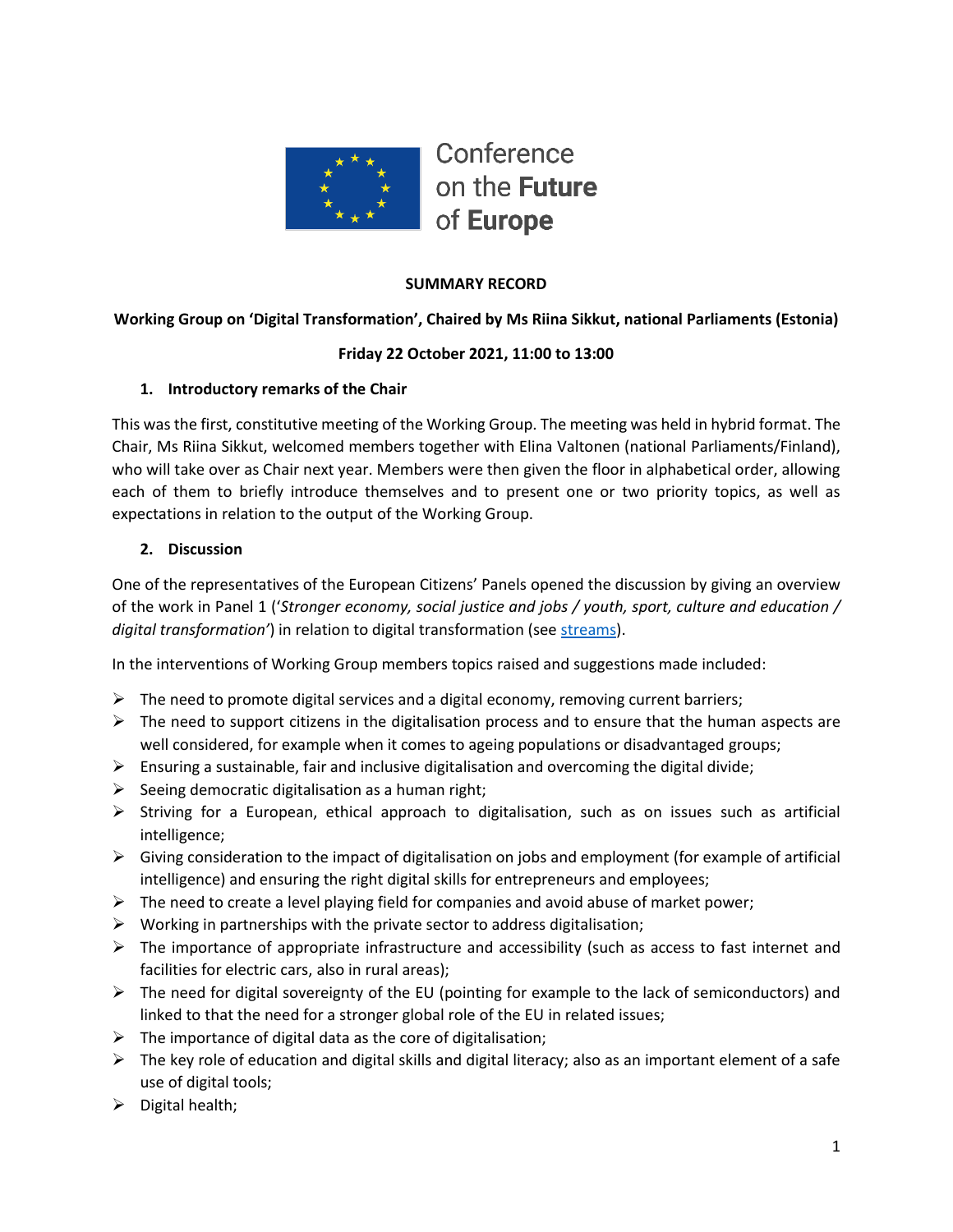- $\triangleright$  The crucial role of cybersecurity and the importance of data protection
- $\triangleright$  Health impacts of digitalisation (impacts on children, social media day off) and the risks of disinformation;
- $\triangleright$  Stressing the need for interdisciplinary dialogues and need for creativity.

In relation to the expectations of members on the outcome of the Working Group the following points were made:

- $\triangleright$  The need to listen to citizens;
- $\triangleright$  The wish to come to clear recommendations of the group, at least 3 to 4 policy briefs traceable to the citizens input and an outline with concrete actions;
- $\triangleright$  Ensure proper reflection, no rush to legislation;
- $\triangleright$  Make a real contribution to the future of Europe and proposals and demands, be offensive and ambitious;
- $\triangleright$  Stressing the need for time to come up with something concrete;
- $\triangleright$  There were suggestions for informal meetings (possibly remote) or meetings/written exchanges in between, inviting experts and a written report to the plenary;
- $\triangleright$  Need for a specific number of visible goals and a timetable for the coming years, need to be clear and feasible.

### **3. Concluding remarks of the Chair**

Concluding the meeting, the Chair thanked all for their contributions, underlining that there is already some common ground emerging around the theme of finding the European way for the digital transformation in order to build an ethical, human-centred, transparent and safe digital society. There seemed to be also common ground to have an ambitious approach and to use the opportunities digitalisation offers, but also to manage the risks and challenges brought about by digitalisation. The Chair also noted that there is a real expectation by members to come up with tangible results and announced that members will be informed ahead of the December Plenary of the planned next steps.

ANNEX: List of members of the Working Group on Digital Transformation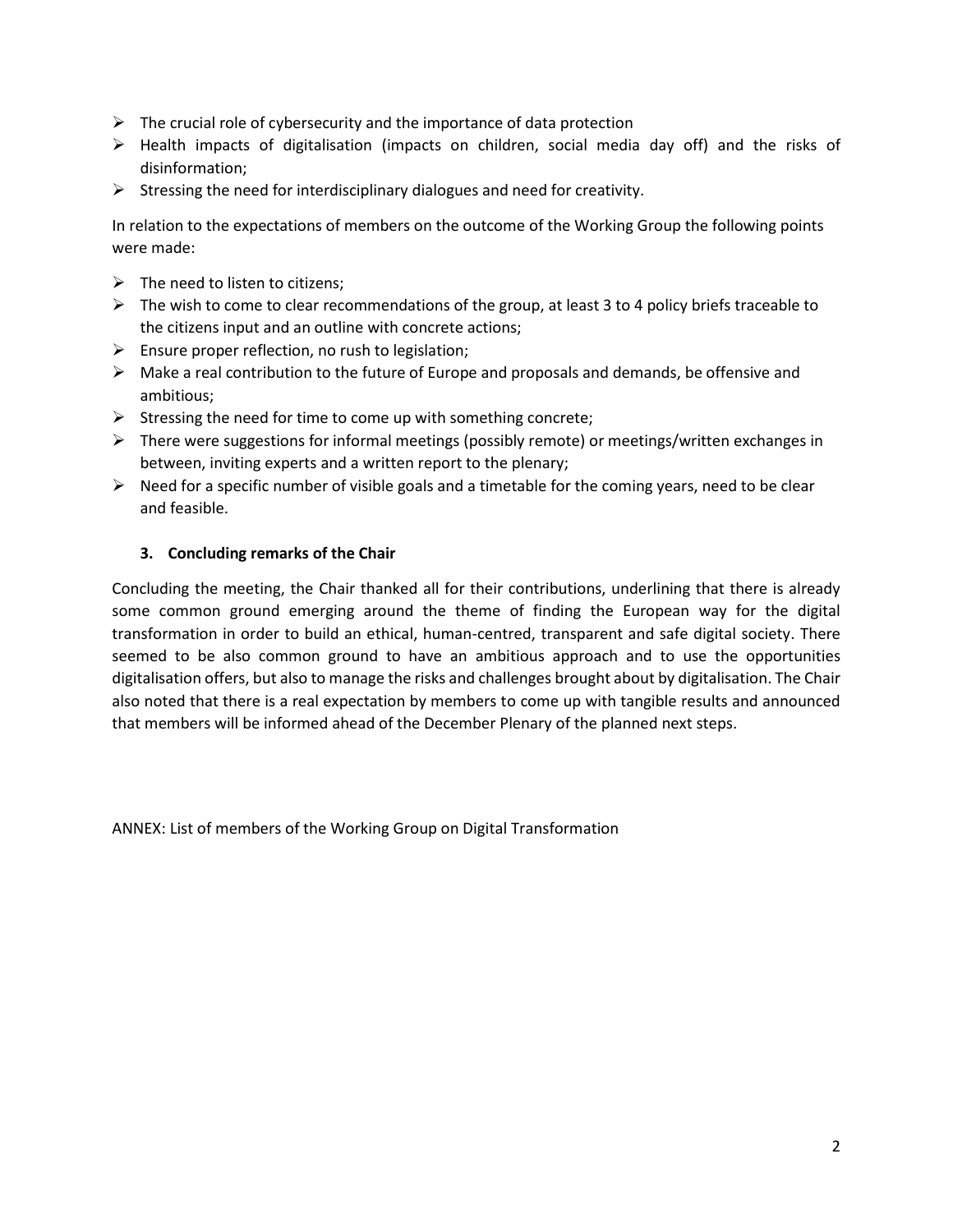# **ANNEX: List of members of the Working Group on Digital Transformation**

**Chair: Riina SIKKUT (Elina VALTONEN as of 1.1.2022) (National Parliaments)**

| <b>Title</b> | <b>First name</b>        | <b>Last name</b>         | <b>Component</b>                                 |
|--------------|--------------------------|--------------------------|--------------------------------------------------|
| Mr           | Thomas                   | <b>BYRNE</b>             | Council                                          |
| Ms           | Dita                     | CHARANZOVÁ               | <b>European Parliament</b>                       |
| Ms           | Josianne                 | <b>CUTAJAR</b>           | <b>European Parliament</b>                       |
| Ms           | Claudia                  | DÖRR-VOSS                | Council                                          |
| Ms           | Jelena                   | DRENJANIN                | Committee of the Regions                         |
| Ms           | Yordanka                 | <b>FANDAKOVA</b>         | Local/Regional representative                    |
| Mr           | Vasco                    | <b>FERNANDES</b>         | European citizens panels                         |
| Mr           | Radosław                 | <b>FOGIEL</b>            | <b>National Parliaments</b>                      |
| Ms           | Antje                    | <b>GERSTEIN</b>          | <b>European Economic and Social</b><br>Committee |
| Ms           | Marietta                 | <b>GIANNAKOU</b>         | <b>National Parliaments</b>                      |
| Mr           | Antonio                  | <b>GIARDINA</b>          | European citizens panels                         |
| Ms           | Marketa                  | <b>GREGOROVA</b>         | <b>European Parliament</b>                       |
| Mr           | Filip                    | <b>HOFMAN</b>            | European citizens panels                         |
| Ms           | Eva Maria                | <b>HOLZLEITNER</b>       | <b>National Parliaments</b>                      |
| Ms           | Assita                   | <b>KANKO</b>             | <b>European Parliament</b>                       |
| Mr           | Othmar                   | <b>KARAS</b>             | <b>European Parliament</b>                       |
| Ms           | Miapetra                 | KUMPULA-NATRI            | <b>European Parliament</b>                       |
| Ms           | Constance                | <b>LE GRIP</b>           | <b>National Parliaments</b>                      |
| Ms           | Eva-Maria                | <b>LIIMETS</b>           | Council                                          |
| Mr           | Morten                   | LØKKEGAARD               | <b>European Parliament</b>                       |
| Ms           | <b>Gisele Marguerite</b> | <b>MAGNERY</b>           | European citizens panels                         |
| Ms           | Jánosné                  | MASEVSZKI                | European citizens panels                         |
| Ms           | Eva                      | MAYDELL                  | <b>European Parliament</b>                       |
| Mr           | Paulo                    | <b>MONIZ</b>             | <b>National Parliaments</b>                      |
| Ms           | Noelle                   | O'CONNELL                | National citizens panels/events                  |
| Ms           | Sirpa                    | <b>PAATERO</b>           | Council                                          |
| Mr           | Stefano                  | PALMIERI                 | <b>European Economic and Social</b><br>Committee |
| Mr           | Chrisis                  | <b>PANTELIDES</b>        | <b>National Parliaments</b>                      |
| Mr           | Alessandro               | PANZA                    | <b>European Parliament</b>                       |
| Ms           | Gergana                  | <b>PASSY</b>             | National citizens panels/events                  |
| Ms           | Sandra                   | PEREIRA                  | European Parliament                              |
| Mr           | Iulian-Vasile            | <b>POPESCU</b>           | Council                                          |
| Mr           | Carles                   | PUIGDEMONT I<br>CASAMAJÓ | <b>European Parliament</b>                       |
| Ms           | Lucia                    | <b>PUTTRICH</b>          | <b>National Parliaments</b>                      |
| Ms           | Jessika                  | <b>ROSWALL</b>           | <b>National Parliaments</b>                      |